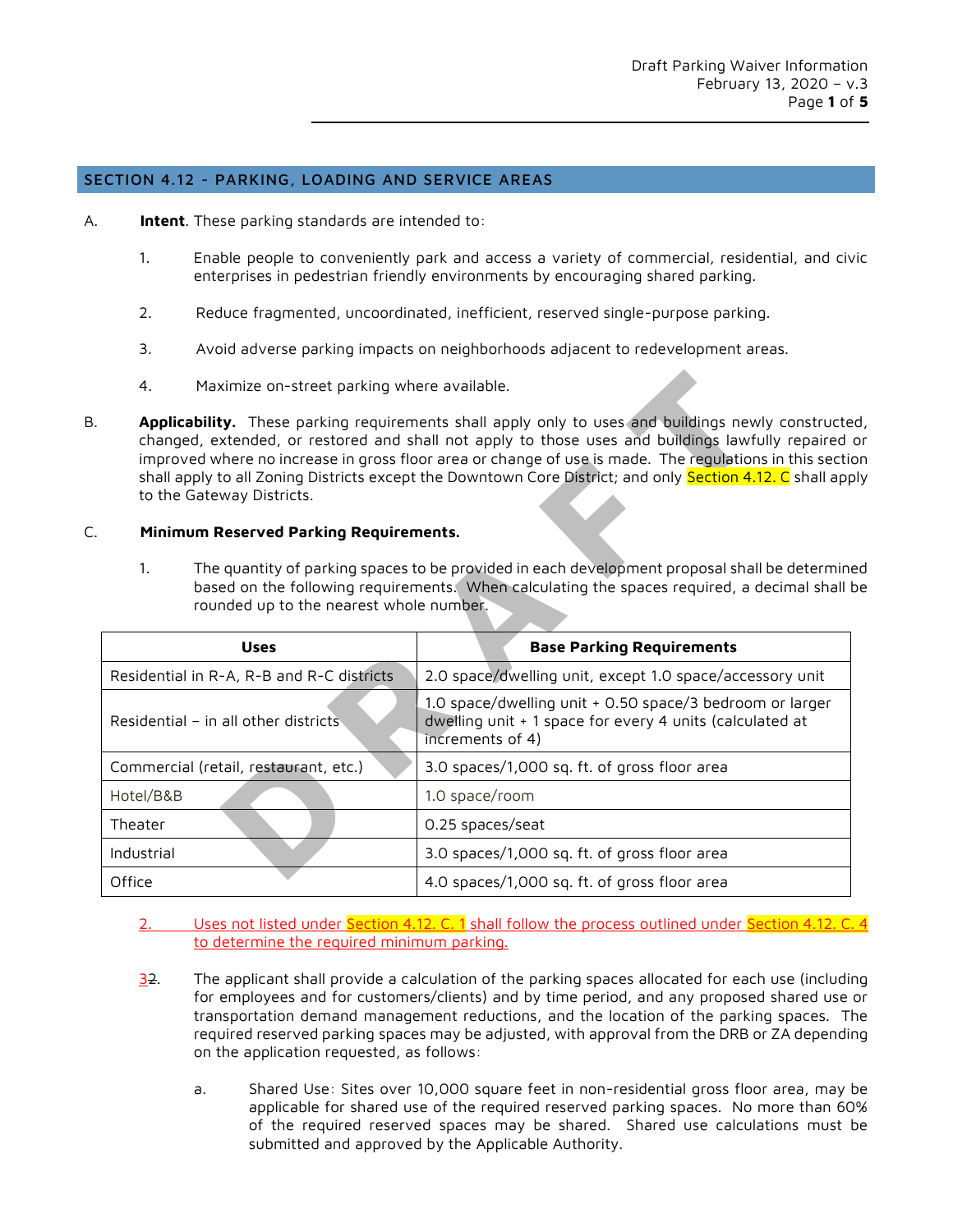- b. Transportation Demand Management (TDM): Use of TDM strategies may be incorporated for a reduction of no greater than 10% of the required reserved parking spaces. Specific strategies, and the associated single occupancy vehicle trip reductions must be submitted and approved by the Applicable Authority.
- c. Location: The applicant shall demonstrate sufficient parking for residents and employees are available and reserved for use on the applicant's site or off-site within 1400 feet from the project site. No more than 20% of the required reserved parking or 10 spaces, whichever is more, shall be allowed off-site. Each application involving the provision of reserved parking spaces off-site shall submit written proof of contractual arrangements with the owner of the lot which guarantees the continuous use of the required parking spaces for the particular use(s) for the duration of the use(s). The off-site parking provision is not permitted for development proposals within the Residential Zoning Districts.
- d. Public Parking: The customer or client (non-employee) portion of the minimum parking requirements may be accommodated in the City's public parking inventory upon approval of the Director of Public Works or Downtown Parking Administrator. However, the parking associated with the public parking inventory will not be reserved explicitly for any one business.
- 4. Waivers. In addition to the administrative reductions listed under subpart 3, waivers to the required minimum number of parking spaces may be granted by the DRB as outlined in Section 6.8. Requests for waivers to the parking requirements shall include:
	- a. A zoning application for a specific use (or uses) requesting the waiver including:
		- a narrative outlining the reason(s) the waiver should be granted
		- ii. the specific relief requested
		- iii. how the requested relief from the minimum parking standards will be managed to accommodate the proposed use(s)
	- b. A Transportation Demand Management Plan or similar study stamped by a Vermont Licensed Engineer outlining the justification for the waiver.
	- A site plan identifying the location(s) of the proposed parking.
	- d. Applicable fees for DRB hearings as outlined in Chapter 28 of the Winooski Municipal Code.
	- e. Other information as deemed necessary for review by the Zoning Administrator or DRB.
	- f. It is understood that a waiver is typically used to provide relief from an established standard. In lieu of creating a duplicative procedure, this wavier process is being utilized as the mechanism to establish the minimum parking requirement for uses that are not listed in Section 4.12. C. 1. on a case-by-case basis.
- 5 3. Handicapped–Accessible Parking Spaces. Parking spaces for handicapped persons shall be provided for all non-residential uses. The size, number, and location of spaces shall comply with the ADA Accessibility Guidelines. Handicap accessible spaces are required to be eight feet (8'0") wide, with an adjacent access aisle five feet (5'0") wide. One in every eight (8) accessible spaces must have an access aisle eight feet (8'0") wide and must be signed "van accessible". The number of accessible spaces to be provided in each development proposal shall be determined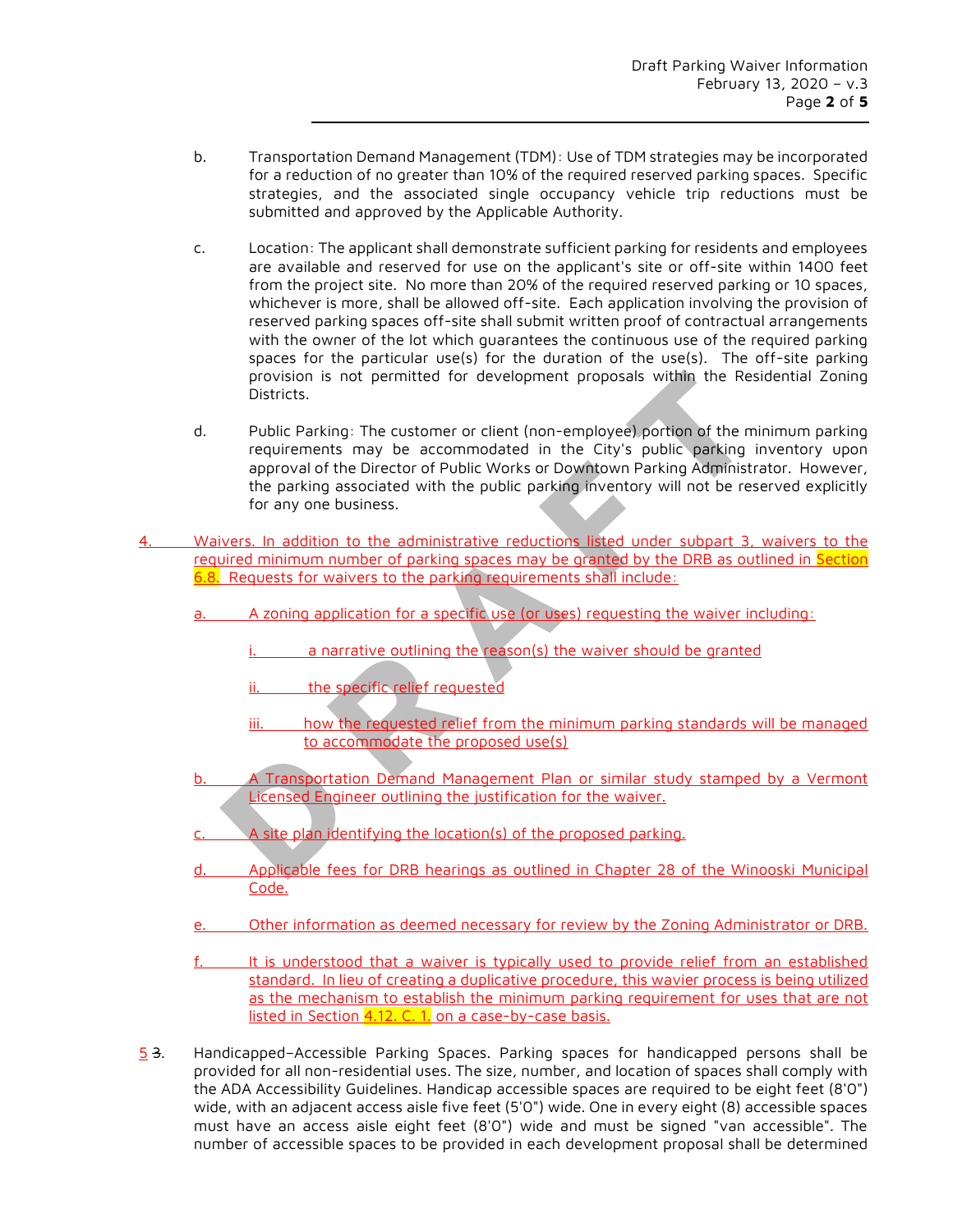based on the following requirements. When calculating the spaces required, a decimal shall be rounded up to the nearest whole number.

| <b>Total</b><br>parking<br>spaces in<br>lot             | $1 - 25$ | $26 - 50$      | $51 - 75$ | 76-100 | 101-150 | 151-200 | 201-300 | 301-400 | 401-500 | 501-1000         | > 1,000                              |
|---------------------------------------------------------|----------|----------------|-----------|--------|---------|---------|---------|---------|---------|------------------|--------------------------------------|
| Number of<br>accessible<br>spaces<br>required in<br>lot |          | $\overline{2}$ | 3         | 4      | 5       | 6       | 7       | 8       | 9       | $2%$ of<br>total | $20 + 1$<br>per 100<br>over<br>1,000 |

- 6 4. Required Bicycle Parking. Sites and/or projects over 10,000 square feet in land area have the following requirements:
	- a. For non-residential uses, the Applicant must provide 1 employee bicycle parking rack (2 bike capacity) per 5,000 square feet of non-residential gross floor area and 1 visitor/customer bicycle parking rack (2-bike capacity) per 10,000 square feet of nonresidential gross floor area. The employee and visitor racks may be co-located.
	- b. For residential, the developer must provide 1 tenant bicycle parking rack (2- bike capacity) per 10 units and 1 visitor bicycle parking rack (2-bike capacity) per 25 units. Projects under 10 units shall have no requirement.
	- c. Bicycle parking facilities shall be visible to intended users. The bicycle parking facilities shall not encroach on any area in the public right-of-way intended for use by pedestrians, nor shall they encroach on any required fire egress.

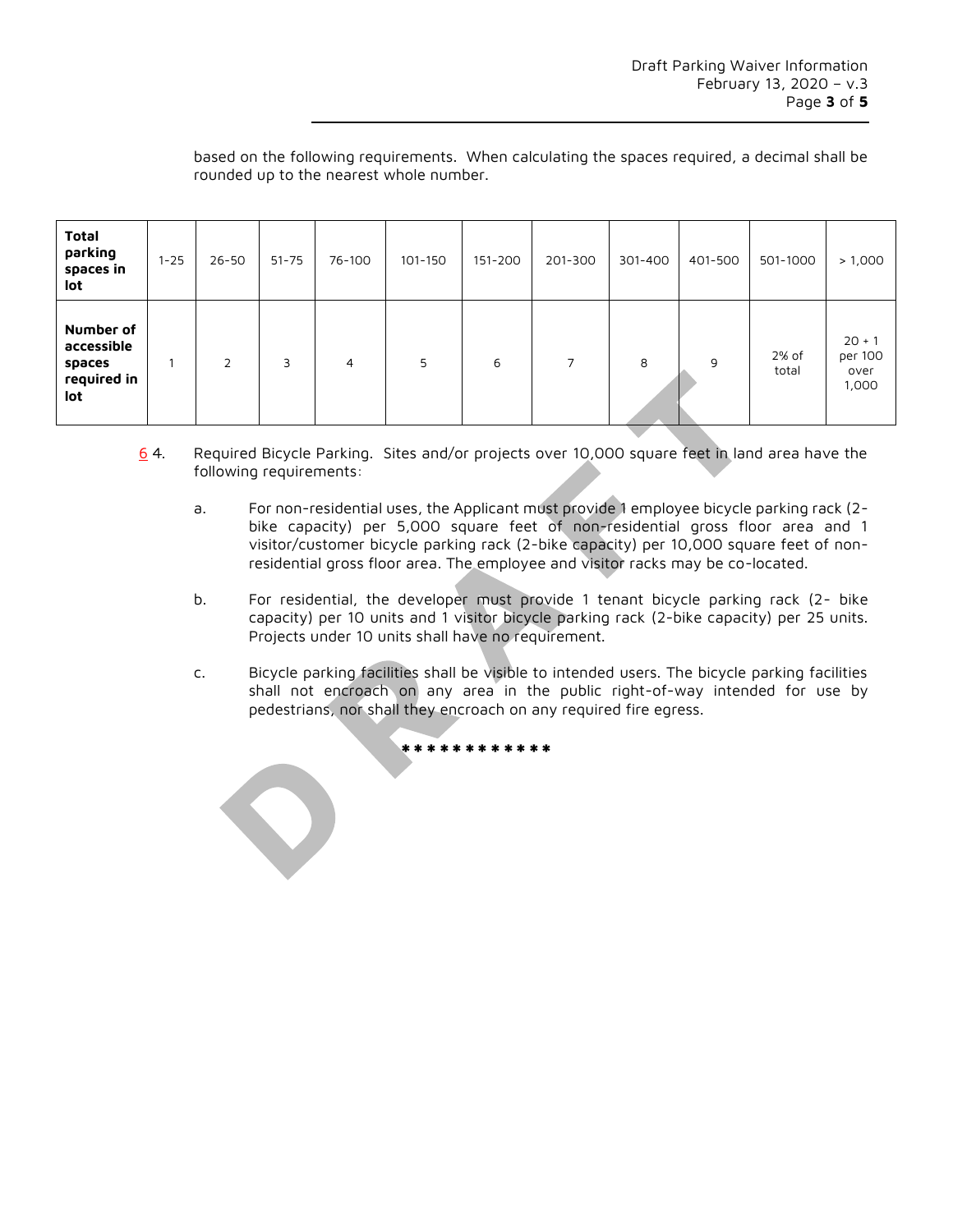## SECTION 6.8 - WAIVERS & VARIANCE REVIEW

- A. **Applications & Review Standards.** The DRB may waive application requirements, and site plan or conditional use review standards under Sections 6.6 and 6.7, that it determines are not relevant to a particular application.
- B. **Dimensional Waivers.** The DRB, in association with site plan or conditional use review, or on appeal of a ZA's determination, may reduce minimum district setback requirements (under <mark>Table 2.5</mark>) or minimum surface water and wetland setbacks (under <mark>Section 4.8</mark>) in accordance with the Act [§ 4414] and the following requirements.
	- 1. A waiver request, including information regarding the specific circumstances, need and justification for the waiver shall be submitted in writing with the application for site plan or conditional use review.
	- 2. A waiver under this section may be granted by the DRB only as necessary to:
		- a. Allow for the reasonable development and use of a pre-existing nonconforming lot under Section 4.9.
		- b. Allow for additions or improvements to a pre-existing nonconforming structure under Section 4.9.
		- c. Comply with federal or state public health, safety, access and disability standards.
		- d. Allow for the siting of renewable energy structures.
	- 3. The minimum required setback distance shall be reduced by no more than 50% under this provision. Variance approval under Section 6.8 shall be required for any further reduction in dimensional requirements.
	- 4. In granting a waiver under this section, the DRB shall find, based upon clear and convincing evidence of a specific need and circumstances that:
		- a. No reasonable alternative exists for siting the structure, addition or improvement outside of the required setback area.
		- b. The reduced setback is not contrary to public health, safety and welfare, stated objectives and policies of the Winooski Municipal Development Plan, or the intent of these regulations.
		- c. The waiver represents the minimum setback reduction necessary to allow for the proposed development.
		- d. Any potential adverse impacts resulting from reduced setbacks on adjoining properties, surface waters or wetlands shall be mitigated through site design, landscaping and screening, or other accepted mitigation measures.
- Parking Waivers. The DRB, upon application, may grant a waiver to the minimum required parking for land uses as outlined in Section 4.12. C.
	- 1. The DRB shall consider the specific reasons outlined when considering the waiver to the minimum parking requirements including: